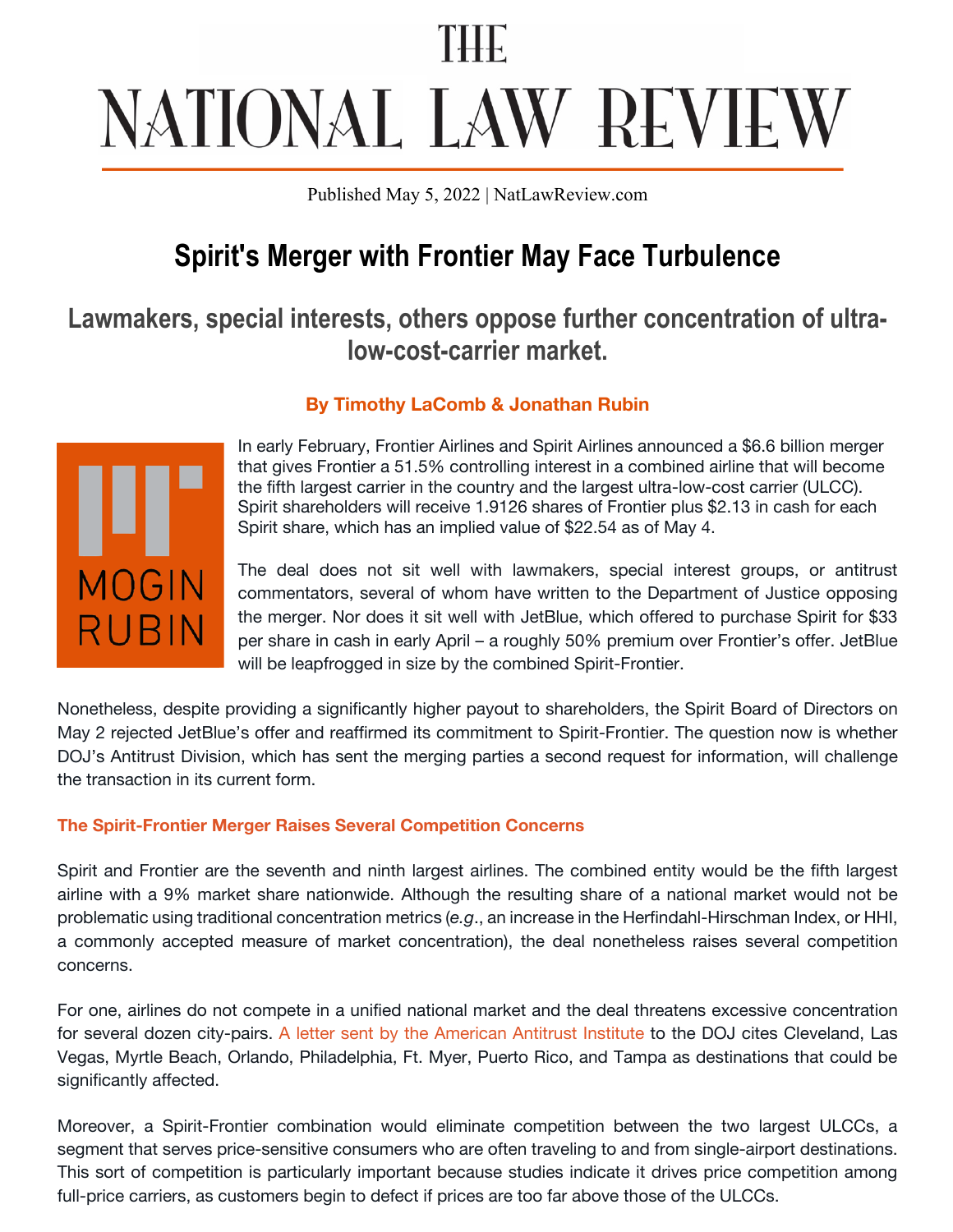The merger would also reduce competition for ancillary services, *e.g*., baggage handling, early boarding positions, etc. Both airlines employ an "unbundled" business model, under which they charge fees for virtually every service offered, generating roughly half of their revenue from such fees. Spirit and Frontier were among the first to implement such fees, and now compete vigorously over these charges. The DOJ is likely to pay special attention to the merger's impact on ancillary fees (President Biden specifically mentions competition for ancillary fees in his 2021 antitrust executive order).

#### **The JetBlue Proposal May Raise Greater Antitrust Concerns**

Companies do not typically reject all-cash offers that are 50% higher than the accepted bid. But Spirit's board did just that, claiming the JetBlue proposal raised greater antitrust hurdles. Although it is difficult to secondguess the Board's rejection of JetBlue's \$33/share cash offer, it does appear that the JetBlue proposal would have been more likely to draw a challenge by the DOJ.

First, there is greater route overlap between JetBlue and Spirit. While Frontier is based primarily in the West, both JetBlue and Spirit fly primarily in the East. As a result, the JetBlue and Spirit merger would result in even greater concentration at the city-pair level. In one case, Fort Lauderdale-Hollywood International Airport, the combined company would be responsible for roughly half of all departures.

Second, JetBlue's acquisition would remove a ULCC carrier from the market as opposed to creating a ULCC behemoth, as the Spirit-Frontier promises to do. JetBlue employs a full-price business model, offering significantly more services and amenities at higher prices. According to reports, JetBlue would fold Spirit's fleet into its existing business rather than operate Spirit as a separate ULCC.

Third, JetBlue is already in the DOJ's crosshairs over an alleged anticompetitive combination. The DOJ is currently litigating JetBlue's Northeast Alliance ("NEA") with American Airlines in federal court, with trial scheduled to begin this September. The NEA covers operations at four major northeast airports — Logan in Boston, John F. Kennedy and LaGuardia in New York, and Newark Liberty in New Jersey. According to the suit, the agreement is effectively a merger that eliminates competition between JetBlue and American at those airports where both JetBlue and American have a substantial presence. While the fate of a proposed Spirit-JetBlue merger is not necessarily tied to the NEA litigation, it is unlikely the DOJ will ignore the competition issues raised by the NEA in evaluating the lawfulness of a proposed acquisition of Spirit.

#### **Will the DOJ Challenge a Spirit-Frontier Merger?**

Although less problematic than a combination with JetBlue, the Spirit-Frontier merger still faces headwinds at the DOJ. As highlighted above, the merger raises significant concentration issues for many city-pairs and has been subject to public opposition by high-profile lawmakers, interest groups, and antitrust commentators. The merger is occurring in an industry that experienced several anticompetitive mergers during the past two decades and is currently under investigation by the DOJ, which has already issued a second request for information to Spirit and Frontier. Finally, the agencies under the Biden administration appear more willing to challenge mergers than under previous administrations. On balance, therefore, it seems that the Spirit-Frontier merger is likely to require material concessions by the merging parties for the deal to avoid a legal challenge. Based on the effects of recent airline mergers, this is likely to be a good thing for airline passengers.